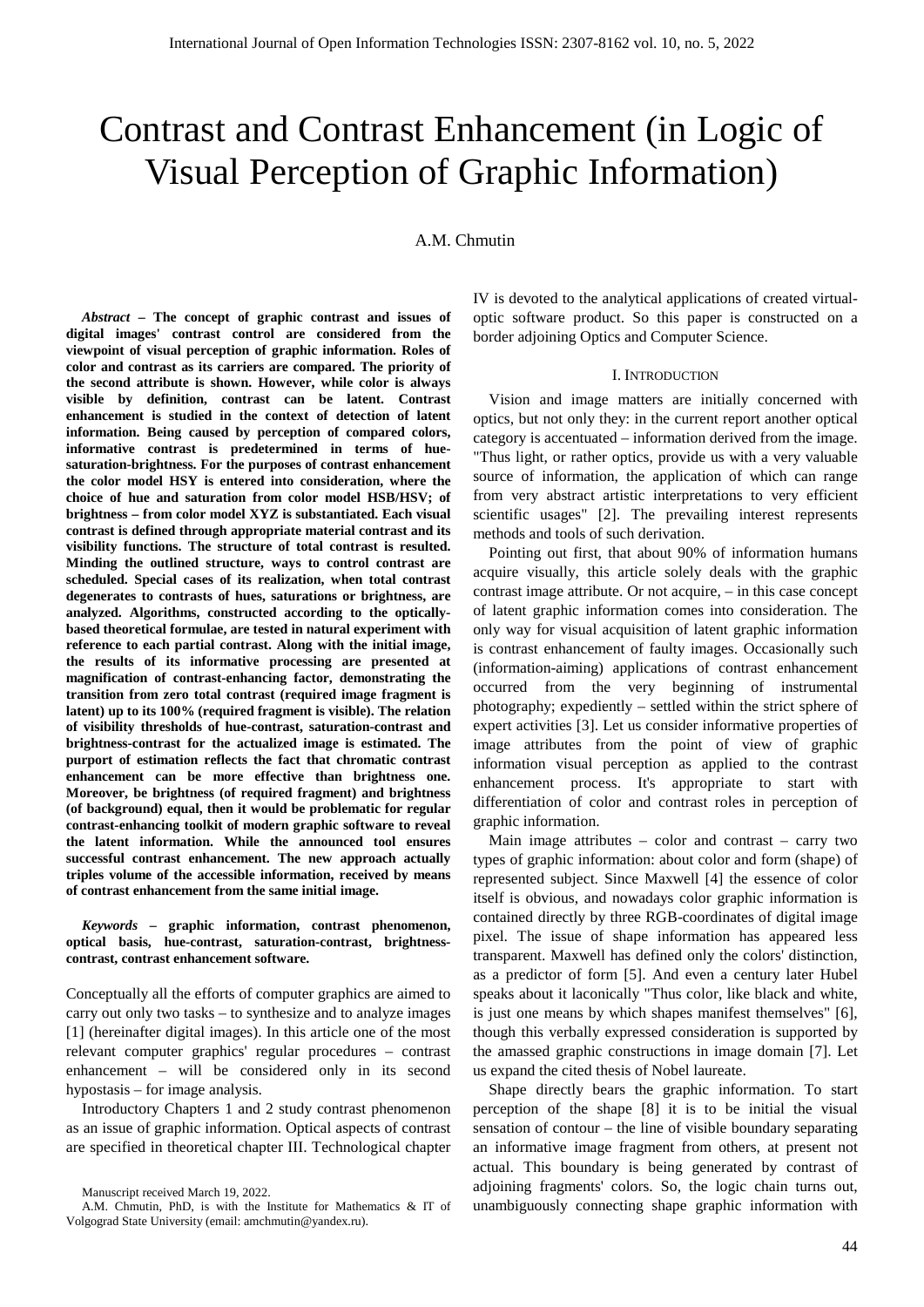contrast phenomenon, id est the amount of received information is governed by the image contrast. But though means of carrying shape is contrast, color implicitly participates in transfer of non-color graphic information too. In digital image shape information is contained both by two triplets of color coordinates for each pair of neighbouring pixels and by two their spatial coordinates, saved in pixel data indirectly. Besides, color is the carrier of color graphic information itself. Next it will be not unreasonable to compare the potential volumes of color and shape information.

Color information rare happens to be relevant within analytic applications of computer graphics due to restrictions imposed by features of human color perception. Person's eye perfectly feels colors, but his brain badly remembers them. There is nothing to identify current sensations with. But the graphic information comes to light only during mental collation of what is seen now with what was remembered before. That is why color bears practically only the alarm graphic information in outside of significant volumes. Therefore it is true to estimate the color graphic information percentage as negligible.

On the contrary, the shape graphic information prevails over the color one. In the analytical tasks shape is claimed everywhere. In favour of so categorical statement witnesses certain materials obtained from visual perception psychology: "By itself, shape is a better means of identification than color not only because it offers many more kinds of qualitative difference, but also because the distinctive characteristics of shape are much more resistant to environmental variations" [9]. Humans can identify much more shapes, than colors.

Let us review the content of last citation by means of mental model. Looking at the color of yellowed tree crown, it is possible to draw absolutely different conclusions about the reasons of such coloration. And only having recognized the shape of crown minims the correct one can be chosen: if there are pine-needles, – the tree has dried up; if there are leaves, – autumn has come. Hence it follows the shape information priority in most cases of visual analysis.

Thus, through physicists' physiologists' and psychologists' reasoning it turns possible to enter the subject domain of informational (or intelligent) optics and to outline global aim and global task of current research:

- the informationally-oriented aim supposes the significant increase of image fragments' color differentiation up to the level of their visual perception,

- the optically-oriented task supposes the engineering of conformable means and tools for required contrast enhancement.

## II. PHENOMENOLOGICAL BACKGROUND

Graphic contrast phenomenon consists in visual sensation of color distinction between adjacent image areas' pairs. If graphic contrast is called latent, it means pairs' color mismatch is lower than the threshold of human eye contrast sensitivity. In the case of null color variance contrast phenomenon doesn't exist. Its metric is to be discussed in the next section.

Nowadays there is no unified approach to define color distinctions (mismatch or variance), generating contrast effect. The same standard [10] describes contrast both as a ratio and as a difference of compared fragments' color properties. But it is not always admissible to define color mismatch by ratio. To get permission for all cases, values of being compared color characteristics should belong to an absolute scale. Minding color transformation the latter is impossible in some color models. The scale of hues does not have natural zero: no one hue can be greater or lesser than another. Contrary to ratio the difference definition is deprived of this trouble and can be used without limitations.

The unity of contrast sensation does not deny the variety of reasons, contrast phenomenon can be induced by. And these reasons at least three: as color is three-dimensional [11], such is contrast. Thus, it is possible to suppose contrast as a function of any color components' triad. Let us discuss first the simplification of RGB-components, in which values (coordinates) data for each image pixel is kept. Total – full, integral or complete – contrast (if it is visible, it is actually sensed by eyes of the observer) is formed in this case by summation of three components. They are defied as partial contrasts – visual contrast of red components  $\rho \Delta R$ , visual contrast of green components *γ*·Δ*G* and visual contrast of blue components *β*·Δ*B*.

Here by Greek  $\rho$ ,  $\gamma$ ,  $\beta$  the visibilities of partial material (in other words, formalized by one or another mathematical description) contrasts Δ*R*, Δ*G*, Δ*B* are denoted. That is, visual (even not eye-visible) contrast differs from contrast, measured physically (id est derived from color coordinates), by a multiplier, named visibility. Visibility is not а constant factor, – it depends on color components in a more complicated manner. Each visibility depends both on those color components, by which its contrast is defined, and on remaining color components of fields' pair being compared.

As a fact, the RGB-components' contrast is being changed seldom, because it is too indirectly related with brightnesscontrast. This contrast is the most acceptable for human perception, as the eye has the lowest sensitivity threshold to brightness-contrast. Probably therefore it is the only used (with alternating errors) in modern computer graphics instrumentation. If color components directly reflect perceptual color properties, they are named color characteristics. In contrast enhancement applications the availability of reliable interpretation of contrast effect origins is normally peculiar to color characteristics. So, the color characteristic – brightness – allows to treat the original illumination (light-to-dark effects) of investigated picture, but any RGB-component – does not.

But brightness-contrast enhancement will be hopeless, if both brightness of compared image fragments are equal, and brightness component is absent within total contrast. In this case it is necessary to enhance alternative contrasts. Which particularly, – it is defined by the set of characteristics, completing chosen color model. Components of color model should provide the greatest informative ability of generic contrast even if the human eye sensitivity to certain contrast is slight. Basic research [12], where contrast sensitivity is considered solely with reference to energetics, but not to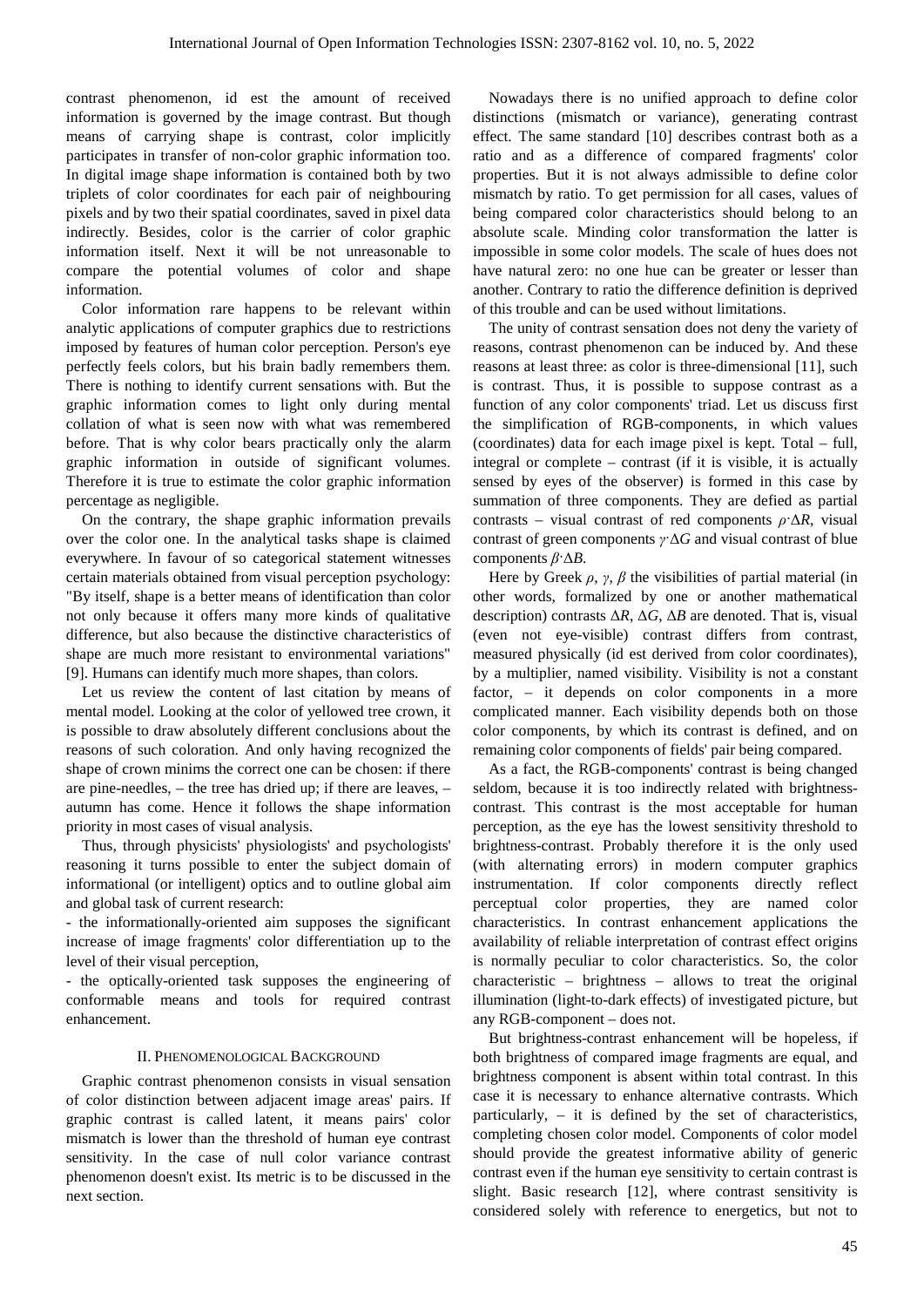chromatics of electronic images, also testifies about underestimation of informative ability of such, chromatic, contrasts within existing digital, or virtual-optic, technologies for color images' contrast enhancement.

Unlike RGB-components of color, being sensed by human eye, human brain perceives and operates three differing components – optical characteristics of color: hue-saturationbrightness [13] (each can be defined not in the only way, being incorporated into this or that color model, called perceptual or visual). As a result, the contrast phenomenon is acquired as unitary, – not through the separate components by which color is sensed and perceived. Possible differentiation of acquired contrast occurs on the mental stage of information processing, following its perception. So, identification of visible contrast with prevailing partial one (hue-, saturationor brightness-type) is being realized. Let us apply these considerations to three limitary contrast appearance cases: first by making equal hues and saturations of compared fields' colors, second – their saturations and brightness, third – their brightness and hues. In appropriate cases total contrast will be solely determined by 1) brightness mismatch; 2) hues mismatch; 3) saturations mismatch.

## III. OPTICAL BASIS

Traditionally optics always paid more attention to color [14] rather than to contrast phenomena. And only with the beginning of computer graphics, opening the possibility to govern the image contrast [15], this rupture began to shorten. Many color models were established, including the variety of suitable for contrast enhancement ones. Namely, perceptual HSB/HSV, HSI, HSL, … and visual Lab/Lch. It's pertinent to analyze both in order to reveal and estimate practical preference of each model for contrast enhancement.

On the assumption of visual registration the best choice is standard Lab/Lch color model (today even more precise ones are accessible – color appearance models by Nayatani, Hunt, Fairchild, … , but they are formalized mathematically in yet more sophisticated way). Though Lab/Lch seems to be perfect for color simulation, it is much worse applicable to transformation of contrast. It is time to concretize a situation.

Within the contrast enhancement process both forward and reverse tasks are being solved. First – the starting contrast is to be calculated, as a function of assigned colors. Second – the resultant colors are to be found, as a function of required contrast. The initial color information in all graphic files is held by values of RGB-coordinates (several graphic file formats exist using other coordinates, but only as addition to RGB). Thus, if visual color model is chosen to operate in, so the processed Lch color data will be linked to basic RGBcoordinates with notably continuous formulae (even neglecting the bifurcation of attendant algorithm by Pauli extension  $[16]$  twice – on the transition pathway 8/16bitRGB→sRGB→XYZ→Lab→Lch and backwards. Besides, calculations, uneasy themselves, becomes much more complicated by the following factor. Color gamut of RGB is narrower, than of Lch [17]. It leads to additional brightness and saturation values calculations, limiting the possibility of contrast conversion of color for each pixel by the RGB range borders. Hence, inadequate machine resources may be required to use Lab/Lch.

In color models, both visual and perceptual, hues differ from other colors by one feature, combining utmost brightness with utmost saturation. But in perceptual ones the RGB-coordinates of each hue (bold-marked) can be revealed via forward computing the next equations:

$$
|\textbf{Min}(RGB) = \text{MinMin}(RGB)|
$$

$$
\begin{cases} \text{Med}(RGB) = \text{MaxMax}(RGB) \frac{[\text{Med}(RGB) - \text{Min}(RGB)]}{[\text{Max}(RGB) - \text{Min}(RGB)]} \end{cases} (1)
$$

 $\big[ \textbf{Max}(\textbf{RGB}) = \text{MaxMax}(RGB), \$ 

where MinMin(*RGB*) and MaxMax(*RGB*) – lower and upper borders of 8/16bitRGB-coordinates range, Min(*RGB*), Med(*RGB*) and Max(*RGB*) – minimal, mediate and maximal coordinates values of initial color. Then follows fast logical rescaling (from linear to circular components' presentation) and shifting. Last – the reverse computing equations, inverse to (1). Hues in all perceptual color models HSB/HSV, HSI, HSL, … are defined identically, but not saturations, – their definitions differs considerably. Let us analyze variant cases, but already omitting Lab/Lch owing to the certain considerations summarized above.

In perceptual color model HSI the saturation, depending upon RGB-coordinate values, is defined by the following expression:

 $S<sub>HSI</sub> = 1 - 3Min(RGB)/[Max(RGB) + Med(RGB) + Min(RGB)].$ In color model HSL the saturation is defined as follows:

 $S_{\text{HST}} = [\text{Max}(RGB) - \text{Min}(RGB)] / \{1 - [1 - [\text{Max}(RGB) + \text{Min}(RGB)]\}$ .

In color model HSB/HSV [18] it is defined the most simple way:

 $S_{HSB/HSV} = [Max(RGB) – Min(RGB)]/Max(RGB)$ . (2)

All reviewed definitions somewhat varies by the length of corresponding formulae (not specified here, are even longer). The latter is the shortest, that is – slightly faster to compute. From this point of view the choice of (2) definition is obvious. It is necessary to clarify only that within all unambiguity of the computational formula two ways are possible to calculate *S*, placing to (2) either 8/16bitRGB, or sRGB values. Henceforward, being guided by the widespread graphic software [19], we will use 8/16bitRGB.

But the basic problems with contrasts' transfer in all the perceptual models are caused by irrational definitions of color brightness characteristic, and not by color chromaticity ones. In HSB/HSV the role of brightness is carried out by value *V*=Max(*RGB*), not taking into account both Med(*RGB*) and Min(*RGB*);

in HSL the role of brightness is carried out by lightness *L*=[Max(*RGB*)+Min(*RGB*)]/2, not taking into account Med(*RGB*);

in HSI the role of brightness is carried out by intensity *I*=[Max(*RGB*)+Med(*RGB*)+Min(*RGB*)]/3, not taking into account the brightness coefficients' difference. These inadequacies motivates to search for brightness characteristic among other color models. Moreover, there is no ban to combine characteristics from different color models – the main claim they must be independent [11].

Let's make a start from all the same Lab/Lch. In this case *L* should be calculated from 8/16bitRGB through brightness *Y*,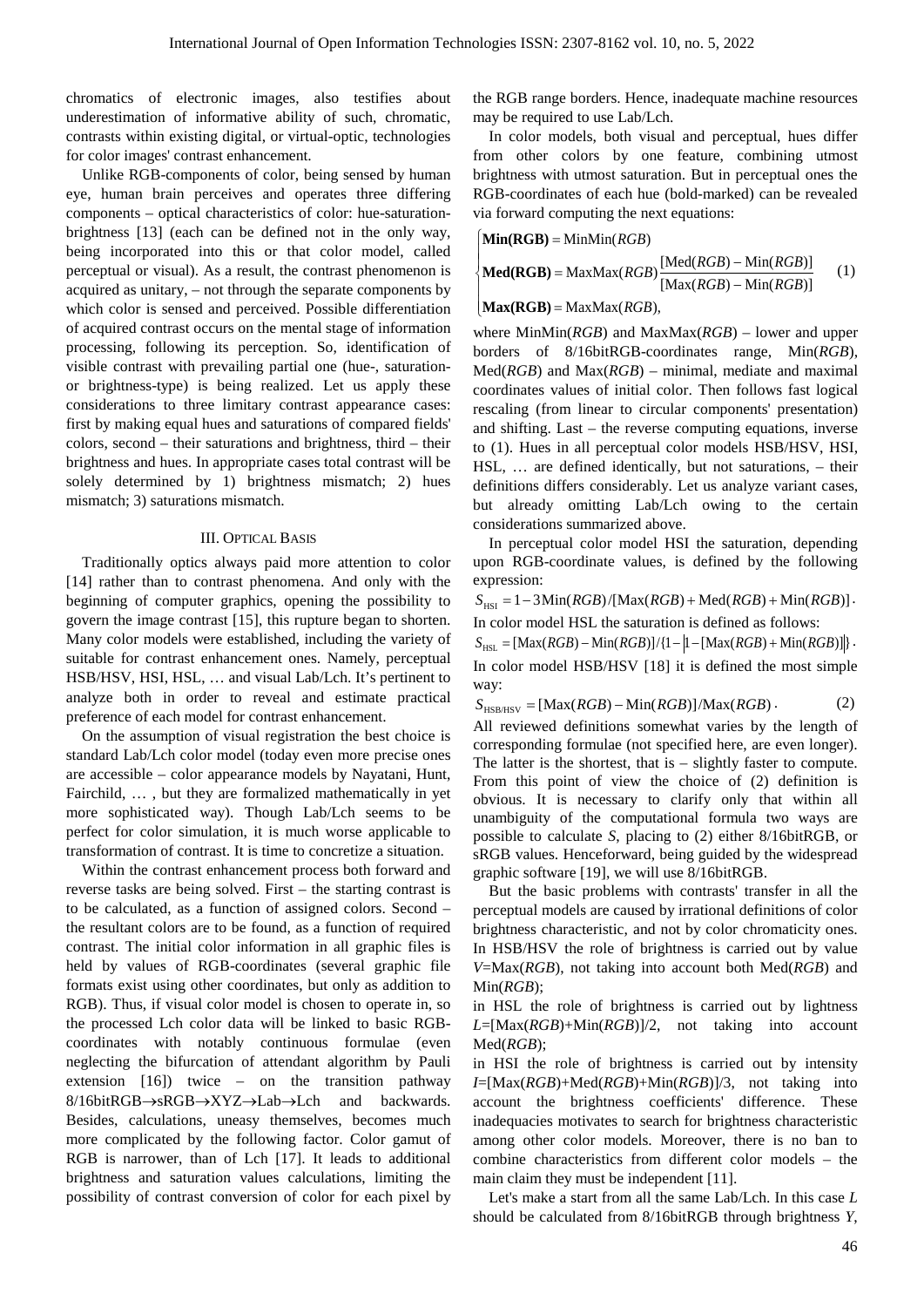moreover calculated approximately, because the Judd polynomial [20]

$$
Y = 1.2219 \cdot L - 0.23111 \cdot L^2 ++ 0.23951 \cdot L^3 - 0.021009 \cdot L^4 + 0.0008404 \cdot L^5
$$

has the fifth power of lightness, hence under Abel's theorem [21] it is unsolvable in radicals regarding *L*. But even the approximate calculations' duration will not be much shorter, than at processing chromaticity characteristics. Besides, it is necessary to mind that brightness should be calculated not only for brightness-contrast enhancement, but also while saturation-contrast enhancement  $-$  it is obligatory  $-$  and while hue-contrast enhancement – optionally. It practically triples the required machine resources.

On the other hand, in XYZ color model brightness *Y*, considering Weber' law [22], is adequate to describe proper visible contrast; is hue-corrected; is standardized at the international level [23], and the expressions, connecting *Y* with *RGB* (and vice versa), are still enough compact:

$$
Y = K \cdot R + 3 \cdot G + C \cdot B, \tag{3}
$$

where  $R$ ,  $G$ ,  $B$  –  $sRGB$ -coordinates; brightness coefficients  $K$ , З, С are borrowed from IEC standard.

Finally the triad of mutually independent color characteristics *H*, *S* and *Y* turns out, that allows to assemble color model HSY. Such model is not ideal entirely, at least regarding the linearity of hues and saturations perception. But this lack is compensated by following reason: of the required contrast overall, brightness component is visually the most appreciable [12]. So the error caused by identification of observed brightness contrast with visual one should be the least, therefore namely brightness demands the most exact (linear) definition (3). Finally, HSY is optimum by criterion: adequacy of contrast representation versus efficiency of contrast conversion. Now, proceeding from the established set of color components, it becomes possible to generalize theoretical reasoning by structurization of total contrast.

To predict observability of total contrast, it is necessary (but not always enough) to clarify whether its components are visible or latent. Let's analyze them. For certain pair *i* and *j* pixels their partial visual contrasts are noted as:

$$
\eta \cdot \Delta H_{ij} = \varphi(H_{ij}) \cdot f(S_{ij}, Y_{ij}) \cdot \Delta H_{ij},
$$
  
\n
$$
\sigma \cdot \Delta S_{ij} = \varphi(S_{ij}) \cdot f(Y_{ij}, H_{ij}) \cdot \Delta S_{ij},
$$
  
\n
$$
\upsilon \cdot \Delta Y_{ij} = \varphi(Y_{ij}) \cdot f(H_{ij}, S_{ij}) \cdot \Delta Y_{ij},
$$

where  $\Delta H_{ij} = |H_i - H_j|$ ,  $\Delta S_{ij} = |S_i - S_j|$ ,  $\Delta Y_{ij} = |Y_i - Y_j|$  – partial material contrasts of hues, saturations and brightness of *i* and *j* pixels; *η*, *σ*, *υ* – partial contrasts' visibilities, defined by their visibility functions:

- eponymous  $\varphi(H_{ij}), \varphi(S_{ij}), \varphi(Y_{ij});$ 

- heteronymic  $f(S_{ij}, Y_{ij})$ ,  $f(Y_{ij}, H_{ij})$ ,  $f(H_{ij}, S_{ij})$ .

Replacement of  $H_{ij}$ ,  $S_{ij}$ ,  $Y_{ij}$  by their averages in eponymous functions calls errors  $\pm (\overline{H} - H_{ii})$ ,  $\pm (\overline{S} - S_{ii})$ ,  $\pm (\overline{Y} - Y_{ii})$ .

But their values are significant only in cases when  $|H_i-H_j|\gg 0$ ,  $|S_i-S_j|\gg 0$ ,  $|Y_i-Y_j|\gg 0$ . Under these conditions contrast is observable with any visibility functions. Therefore such cases are of no interest in prospects of contrast enhancement. So, replacement is valid.

$$
\varphi(H_{ij}) = \varphi(H_i / 2 + H_j / 2) = \varphi(\overline{H}),
$$
  
\n
$$
\varphi(S_{ij}) = \varphi(S_i / 2 + S_j / 2) = \varphi(\overline{S}),
$$
  
\n
$$
\varphi(Y_{ij}) = \varphi(Y_i / 2 + Y_j / 2) = \varphi(\overline{Y}).
$$

Since variables *H*, *S*, *Y* of heteronymic functions are independent, it is possible to decompose the last ones as:  $\begin{bmatrix} \mathcal{L}(0, V) & \mathcal{L}(0, 0) & \mathcal{L}(V, V) \end{bmatrix}$ 

$$
f(S_{ij}, Y_{ij}) = f_H(S_i, S_j) \times f_H(Y_i, Y_j),
$$
  
\n
$$
f(Y_{ij}, H_{ij}) = f_S(Y_i, Y_j) \times f_S(H_i, H_j),
$$
  
\n
$$
f(H_{ij}, S_{ij}) = f_Y(H_i, H_j) \times f_Y(S_i, S_j),
$$
  
\nthen partial visual contrasts will become:

 $\eta \cdot \Delta H_{ij} = \varphi(\overline{H}) \cdot f_{\text{H}}(S_i, S_j) \times f_{\text{H}}(Y_i, Y_j) \cdot \Delta H_{ij}$ 

where  $f_H(S_i, S_j)$  – hue-contrast visibility function for *i* and *j* pixels depending on their saturations,  $f_H(Y_i, Y_j)$  – hue-contrast visibility function for *i* and *j* pixels depending on their brightness;

$$
\sigma \cdot \Delta S_{ij} = \varphi(\overline{S}) \cdot f_{S}(Y_{i}, Y_{j}) \times f_{S}(H_{i}, H_{j}) \cdot \Delta S_{ij},
$$

where  $f_S(Y_i, Y_j)$  – saturation-contrast visibility function for *i* and *j* pixels depending on their brightness,  $f_S(H_i, H_j)$  – saturation-contrast visibility function for *i* and *j* pixels depending on their hues;

$$
\upsilon \cdot \Delta Y_{ij} = \varphi(\overline{Y}) \cdot f_{\mathrm{Y}}(H_i, H_j) \times f_{\mathrm{Y}}(S_i, S_j) \cdot \Delta Y_{ij},
$$

where  $f_Y(H_i, H_j)$  – brightness-contrast visibility function for *i* and *j* pixels depending on their hues,  $f_Y(S_i, S_j)$  – brightnesscontrast visibility function for *i* and *j* pixels depending on their saturations.

It is rightful in visual brightness-contrast function to suppose  $f_Y(H_i, H_j)=1$  because brightness Y in HSY color model is already corrected by brightness coefficients K, 3, C. Having transformed the last formula according to this reduction, it becomes quite possible to produce the following manipulations.

Given: expressions to feature partial visual contrasts

$$
\eta \cdot \Delta H_{ij} = \varphi(H) \cdot f_H(S_i, S_j) \times f_H(Y_i, Y_j) \cdot \Delta H_{ij},
$$
  
\n
$$
\sigma \cdot \Delta S_{ij} = \varphi(\overline{S}) \cdot f_S(Y_i, Y_j) \times f_S(H_i, H_j) \cdot \Delta S_{ij},
$$
  
\n
$$
\upsilon \cdot \Delta Y_{ij} = \varphi(\overline{Y}) \cdot f_Y(S_i, S_j) \cdot \Delta Y_{ij}.
$$
\n(4)

Desired: expressions to estimate total contrast.

Let us summarize partial visual contrasts. Within analytical geometry two points in cylindrical coordinate system are spaced from each other by distance *ds*, defined by expression  $ds^2 = d\rho^2 + \rho^2 \cdot d\varphi^2 + dz^2$ , where  $\rho$  – radius,  $\varphi$  – azimuth, *z* – height [24]. It is true to pass from abstract distances to contrasts, which in HSY color model are defined by the same cylindrical coordinates:

$$
\Delta C^{2} = (\sigma \cdot \Delta S_{ij})^{2} + (\overline{S}_{ij})^{2} \cdot (\eta \cdot \Delta H_{ij})^{2} + (\nu \cdot \Delta Y_{ij})^{2}.
$$

Here partial visual contrasts are defined by expressions (4), and for any hue  $S_i \equiv S_i \equiv 1$ . Hence, the total contrast will be equal: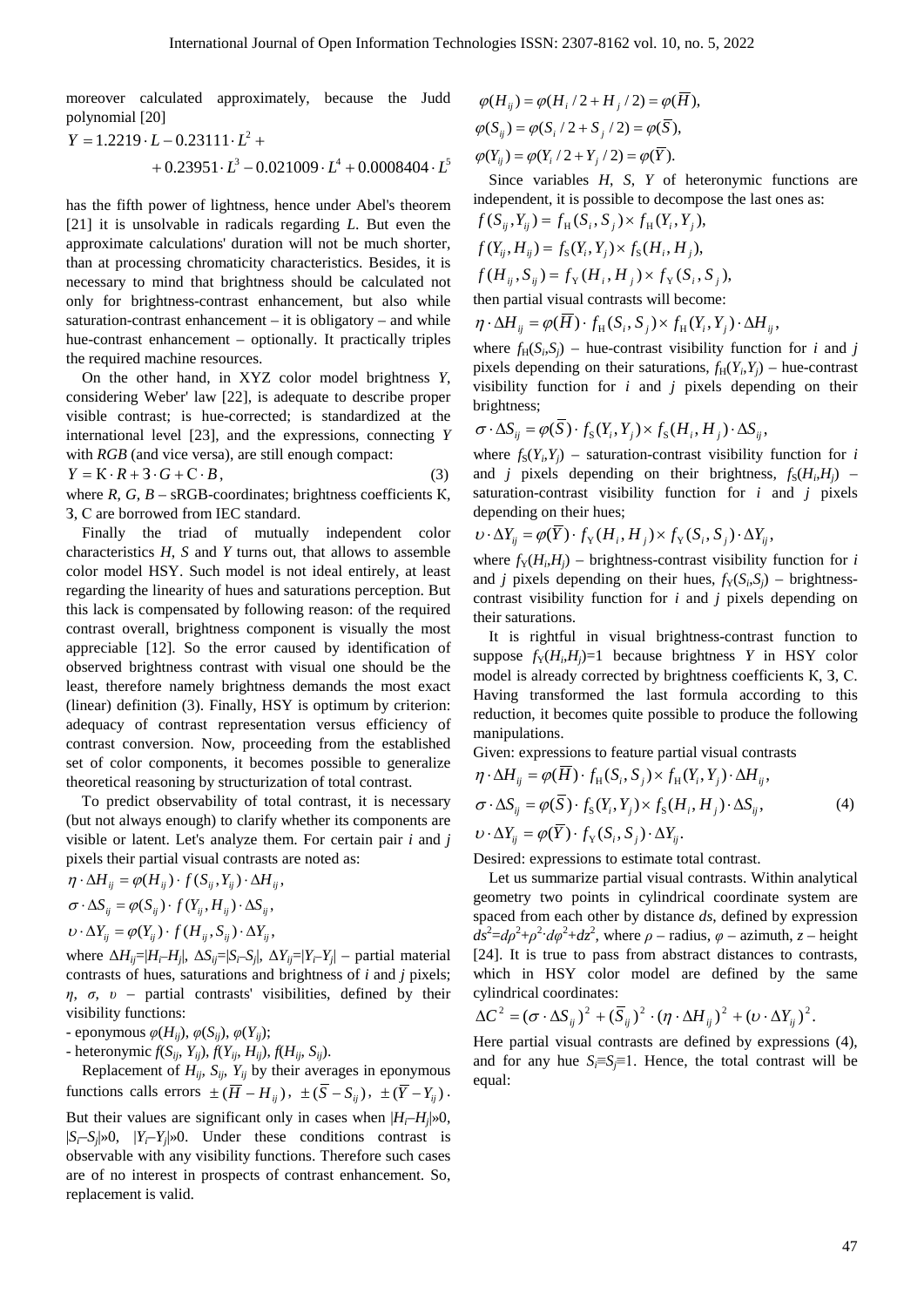$$
\Delta C = \begin{cases} [\varphi(\overline{S}) \cdot f_{\rm s}(Y_i, Y_j) \times f_{\rm s}(H_i, H_j) \cdot \Delta S_{ij}]^2 + \\ + [\varphi(\overline{H}) \cdot f_{\rm H}(S_i, S_j) \times f_{\rm H}(Y_i, Y_j) \cdot \Delta H_{ij}]^2 + \\ + [\varphi(\overline{Y}) \cdot f_{\rm Y}(S_i, S_j) \cdot \Delta Y_{ij}]^2 \end{cases}
$$
(5)

At last, as the contrast enhancement task implies only two resultant possibilities (required contrast either is visible, or not), a right part of (5) can be defined as biased argument of Heaviside step function [25]. Physical treatment of argument is contrast sensitivity of an eye; physical treatment of its bias is threshold of this sensitivity:

$$
\Delta C_{bin} = H \left\{ \begin{aligned} &\left[ \varphi(\overline{S}) \cdot f_{S}(Y_{i}, Y_{j}) \times f_{S}(H_{i}, H_{j}) \cdot \Delta S_{ij} \right]^{2} + \\ &+ \left[ \varphi(\overline{H}) \cdot f_{H}(S_{i}, S_{j}) \times f_{H}(Y_{i}, Y_{j}) \cdot \Delta H_{ij} \right]^{2} + \\ &+ \left[ \varphi(\overline{Y}) \cdot f_{Y}(S_{i}, S_{j}) \cdot \Delta Y_{ij} \right]^{2} \end{aligned} \right\}.
$$
 (6)

Thus, total contrast in its binary form (being converted either to 1, or to 0) remains as informative for the purpose of visual investigation, as in (5).

It is logical to generalize the derived formula and its derivation as the theorem about total contrast: «Total contrast of pair *i* and *j* pixels is defined by expression (6)». This theorem allows to reveal metabolism of partial (visual and material) contrasts, resulting either in visible, or in latent total contrast.

Both situations, being united by (6), are obvious. At  $\Delta C_{bin}$ =1 total contrast is great enough for visual perception. Such a case describes the already sensed reality and any demand for contrast image processing is informationally excessive. The inverse situation is more interesting in applications, when contrast and transferred by it graphic information are real, but not felt by the eye  $\Delta C_{bin}=0$ . If total contrast lies below the threshold of eye's contrast sensitivity, the increase of visual information is potentially possible.

Conceptually this increase can be realized by variation of this or that visibility function (physiological mechanism of contrast enhancement) and by growing of this or that partial contrast (physical mechanism). Preferential is the last way, the stronger one. Let's analyze (6), varying among themselves three material contrasts:

- in the absence of all partial contrasts (not only this or that material contrast may vanish, but its visibility also) the total contrast  $\Delta C_{bin}=0$ . It is the evenly painted surface. Any object is absent in such image, and this fact appears to carry the extremely important information, if speaking about expert investigations;

- in the absence of partial saturation- and brightness-contrasts, the total contrast is reduced to visual hue-contrast

$$
\Delta C_{bin} = \mathcal{H}\{\varphi(\overline{H}) \cdot f_{\mathcal{H}}(S_i, S_j) \times f_{\mathcal{H}}(Y_i, Y_j) \cdot \Delta H_{ij}\};\tag{7}
$$

- in the absence of partial brightness- and hue-contrasts, the total contrast is reduced to visual saturation-contrast

$$
\Delta C_{bin} = \mathcal{H}\{\varphi(\overline{S}) \cdot f_{\mathcal{S}}(Y_i, Y_j) \times f_{\mathcal{S}}(H_i, H_j) \cdot \Delta S_{ij}\};\tag{8}
$$

- in the absence of partial hue- and saturation-contrasts, the total contrast is reduced to visual brightness-contrast

$$
\Delta C_{bin} = \mathbf{H}\{\varphi(\overline{Y}) \cdot f_{\mathbf{Y}}(S_i, S_j) \cdot \Delta Y_{ij}\}.
$$
\n(9)

If at least one of partial contrasts is not equal to zero, some object in such image takes place. But for small partial

contrasts, the total contrast is small too (even with 100% visibility functions) and the object can be imperceptible for an eye. The similar case, when total contrast (6) is equal to zero, demonstrates Figure 1 (upper half) in the next Section. Increasing this or that partial contrast, it is possible to enforce the total contrast to overcome the threshold of human eye' contrast sensitivity – object becomes visible. Cases, when as a result of target amplification of hue-contrast  $\Delta H_{ii}$  close to (7), of saturation-contrast  $\Delta S_{ij}$  close to (8) and of brightnesscontrast  $\Delta Y_{ij}$  close to (9) total contrast becomes equal 1, are shown on Figure 2, Figure 3 and Figure 4. Completing theoretical manipulations, it is impossible to ignore the relation of total contrast (6) with Color Difference (Color Difference Formulae [26]). Resuming this question briefly, – they are two similar, but not rigidly bound among themselves, characteristics of image fragments' comparison. Matter is to be concretized in the separate article.

## IV. SOFTWARE REALIZATION

Reasoning from the optically-based theoretical grounds, new algorithms for images' informative contrast enhancement have been developed. Under conditions of a priori materials' limitation these algorithms realize methodology of Blind Metric [27], – when the revealed graphic information cannot be visually compared with the initial image. They complement the diversified software for brightness-contrast enhancement [28] by two channels for chromatic-contrasts, what allows to treble possibilities of graphic information detection.

But the principal advantage of novation consists even not in this growing informative ability of contrast-enhancing procedures, but in acquiring the possibility to visualize any latent fragment. When, naturally, such fragment takes place in the investigated image (when at least one of partial physical contrasts is not zero).

To demonstrate such possibilities the image, earlier used in this role, has been chosen. It is identical to already published in [29], [30], [31]. The journal cover of polygraphically-dyed cardboard has served as a ground for creation of initial image. Above by one hand were executed two signatures using a pair writing tools of different color. Both did not differ much from the color of background dye. Nevertheless, one of two signatures has appeared quite visible, but another **–** latent for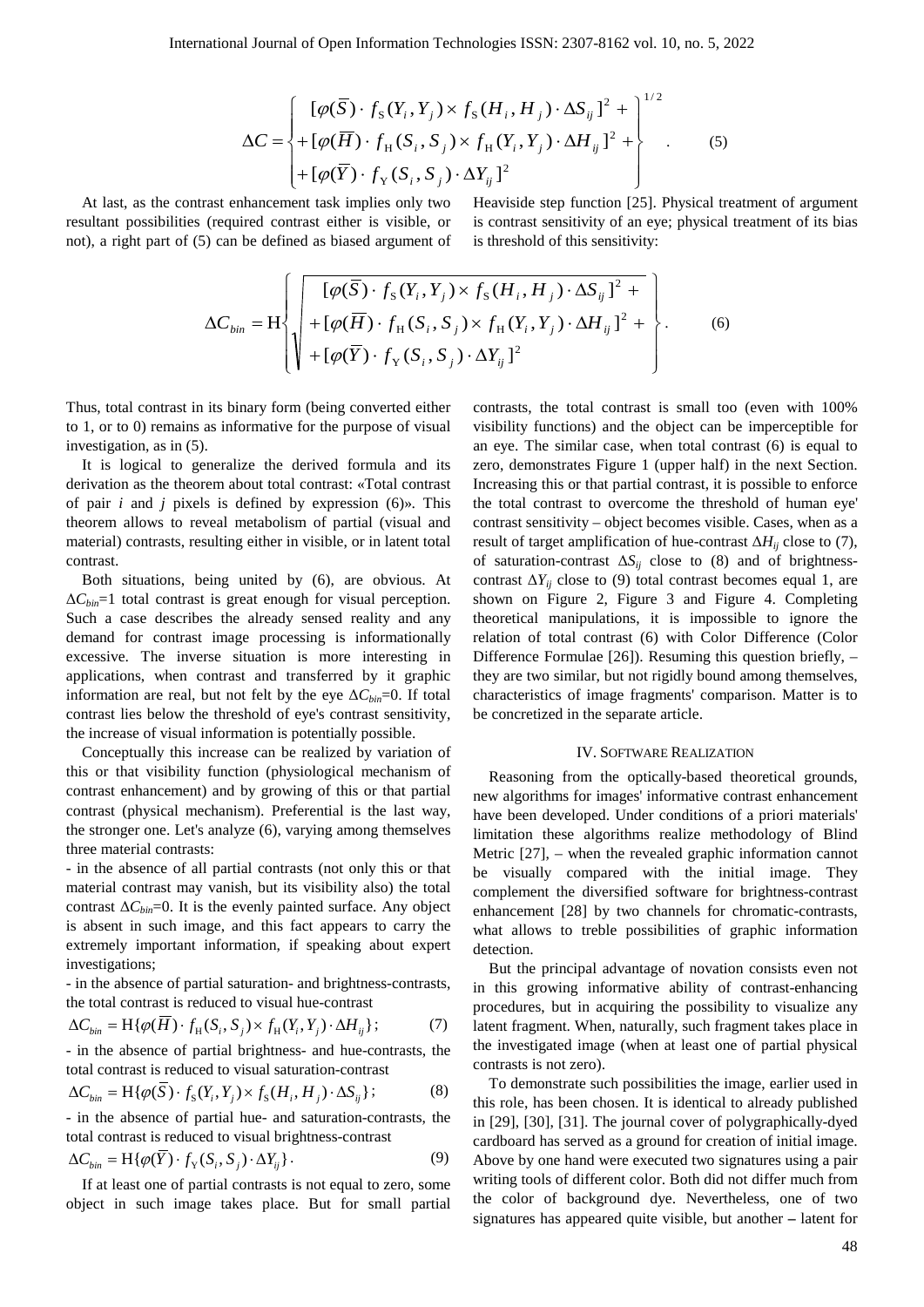human eye. The task is not only to save the visibility of the already perceived signature, not only to reveal the latent one, but also to try to compare the efficacy of hue-contrast, of saturation-contrast and of brightness-contrast enhancement.

The inscribed left top corner of a cover has been scanned in 8bit/channel color with spatial resolution 254 dpi. The digitized image 444×562 pxl was saved in .bmp format. Then by means of Photoshop v. 12.1 its dynamic resolution was driven up to 16bit/channel and file was resaved in .png format. Initial image is shown in Figure 1. The increased size allows to ascertain that one signature is visible only.



Figure 1: Initial image.

Further this image was processed in three ways, aiming to reveal the initially invisible fragments – results are presented in Figure 2, Figure 3, Figure 4. Values M of contrastenhancing factors are listed under each figure (from left to right).

The first way – hue-contrast enhancement – illustrates Figure 2. Henceforward transformation was carried out in 16bit/channel algorithm version. RGB coordinates of the reference hue –  $R_0$ =45055, G<sub>0</sub>=65535, B<sub>0</sub>=0 – were selected

"manually". Similar processes are trivial, therefore are not reflected in the article. Peculiarity of hue-contrast control in this case (due to the hue-to-brightness conversion it is possible not for all initial images) – use of procedure of brightness restoration up to the initial value. Here it was carried out in True Mode with an error less than 0.000005. In the absence of such possibility while complex strengthening of heteronymic contrasts, the hue-contrast enhancement is to be carried out last.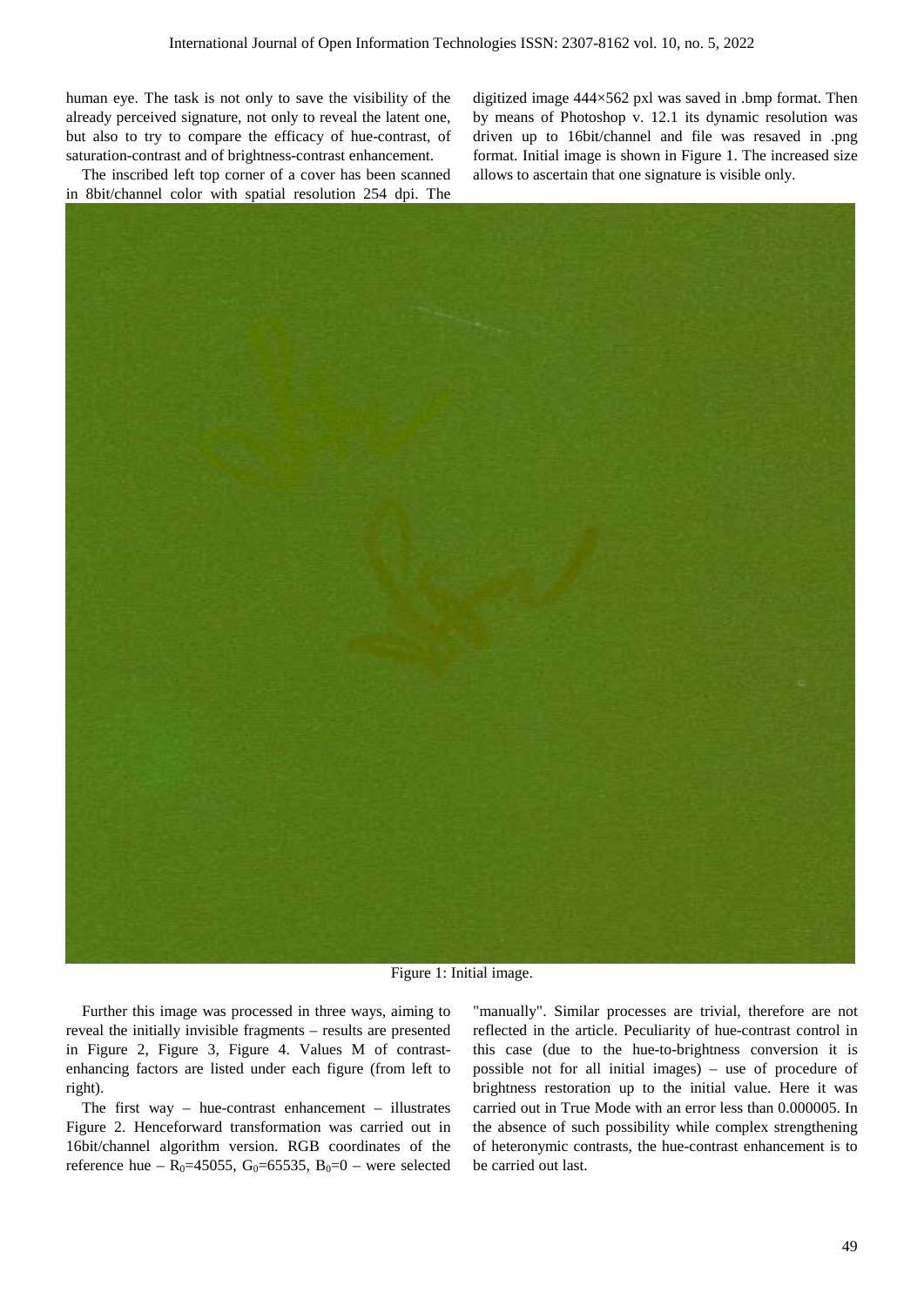

Figure 2: Hue-contrast enhanced images  $(M=1.05; M=1.15; M=1.35; M=1.75)$ .

Let's compare the resultant images with initial (Figure 1). In the left result the top signature is observable, but it is disputable. In other results two signatures are surely looked through. Therefore it is true to consider that the sensitivity threshold of hue-contrast is demonstrated by the result received at low contrast-enhancing factor M=1.15.

The second way – saturation-contrast enhancement – represents Figure 3. The reference saturation  $S_0=1$ . For saturation-contrast control the same peculiarity of processing, that for hues, is characteristic – brightness restoration up to the initial (Figure 1) level. But at saturation-contrast enhancement, unlike hue-contrast, this restoration procedure is applicable to already all the initial images. Here the restoration procedure was used again in the same True Mode and with the same accuracy, as the resultant images, represented in Figure 2, were processed.



Figure 3: Saturation-contrast enhanced images (M=1.25; M=1.75; M=2.75; M=4.75).

Situation in Figure 3 noticeably differs from Figure 2. If in the left result only one signature is visible undoubtedly, in the right – certainly enough two are. To claim that the top signature can be seen even at M=2.75, it is problematic. Consequently, the threshold of visual sensitivity for hue-

contrast should be concerned with already greater contrastenhancing factor M=4.75.

The third way – brightness-contrast enhancement – demonstrates Figure 4. For this case the reference brightness  $Y_0$  was equal 11007 (16bit scale).



Figure 4: Brightness-contrast enhanced images (M=1.05; M=1.15; M=1.35; M=1.75).

Figure 4 illustrates specific case. At M=1.15 the upper signature is still absolutely invisible, but at  $M=1.35 -$  is visible unambiguously. And, so far as the insignificant interval 1.15<M<1.35 lies between them, it is admissible to define the visual sensitivity threshold of brightness-contrast by its center M=1.25.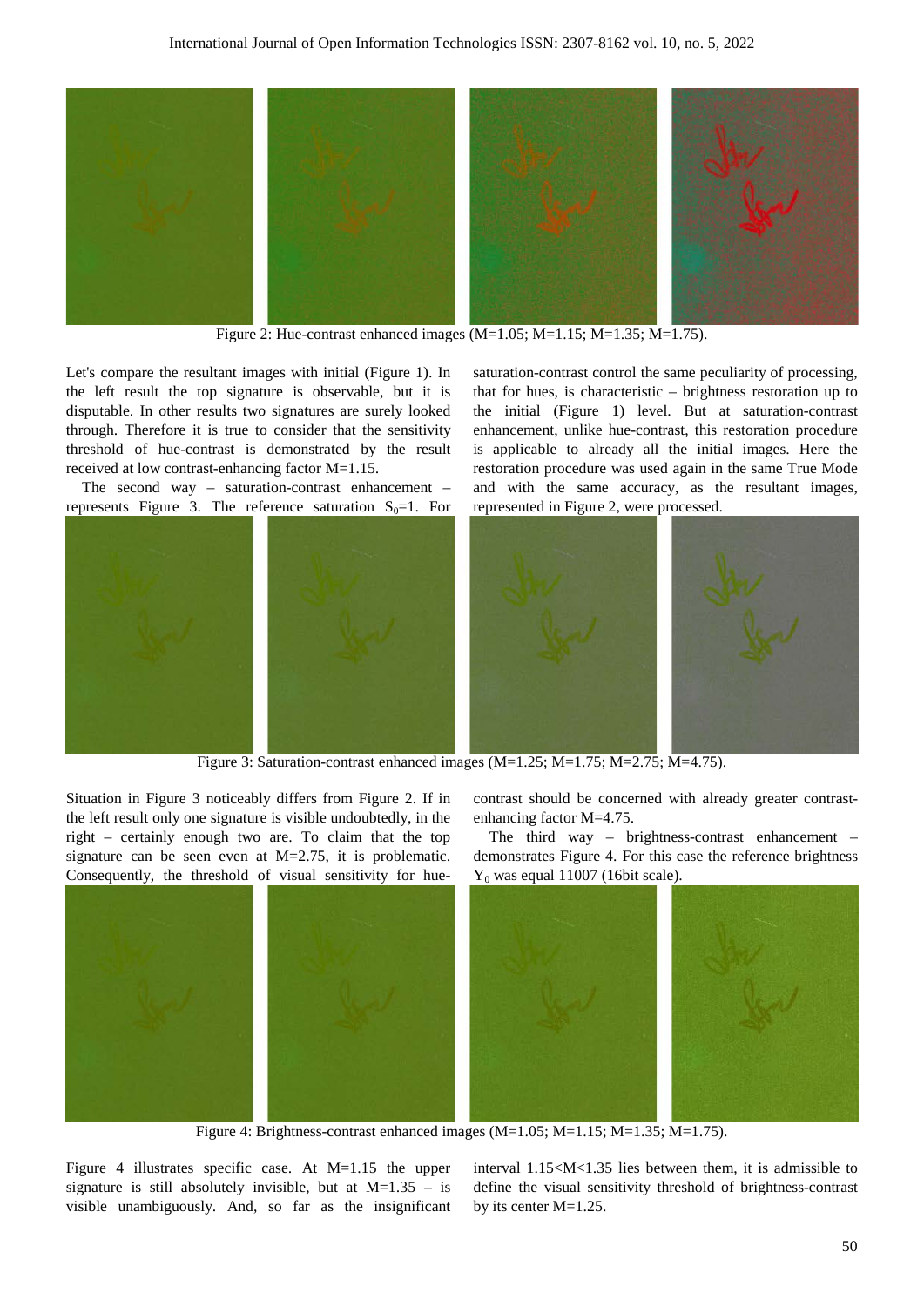Let's discuss results all-together. Firstly, it is possible to state: the positive result of advanced contrast-transforming algorithms' approbation at collating initial and resultant images is obvious. Through all the three proven in theoretical section methods the task for visual differentiation of latent image fragment from its background is being solved. Imperceptible in the initial picture (Figure 1) upper signature as a result of contrast enhancement becomes so clear, that sometimes may be suitable not only for visual identification, but also for machine analysis.

Thus, Figures 1 … 4 demonstrate not only the most urgent for forensic examinations property of contrast-enhancement toolkit to raise images' informative ability, turning a latent image fragment into visible. But besides it – the unique possibility to make visible only one (the required one) of three perceptual contrasts, keeping for the rest two status quo. Last circumstance is informative from the view-point of establishing the nature of contrast-enhanced fragment. At the expense of it the elementary **–** in arithmetic measure **–** gain of being revealed graphic information (from initially one signature  $\rightarrow$  to resultant pair of signatures) comes valuable multiply.

Secondly, it's interesting to compare the localization of visibility thresholds for different color characteristics. Let's estimate their disposition by values of contrast-enhancing factor M, required to visualize the upper signature. For Figure 2, Figure 3 and Figure 4 these values considerably differ from each other. While for achievement of visual effect through hue-contrast enhancement it is enough to raise M by 15 % only, using saturation-contrast enhancement it is required to increase M already almost 5 times. But on the way of brightness-contrast enhancement it is necessary to increase M by quarter. As appears from the considered example, the color (by HSY-contrasts) differentiation of latent inscription from background can be multiply more informative, than solely brightness procedures, if compared with illustrated ones in [32]. After all, the image fragments, subjected to contrast enhancement, can be equally bright themselves.

Let's comment on the fact that these data weakly correlate with the ability of human eye to resolve hues, saturations and brightness of color. Moreover, the visibility functions of generic contrasts after processing are close to be optimum. The matter is, that the received ratio for thresholds of contrast-enhancing factors is intrinsic only for this very image. For another object of examination M factors can change radically. Supposing applications within forensic examination, it is appropriate to believe that values of M will be entirely dictated by the initial image. As a result of such conclusion the numerical criterion comes possible to describe the achievement of this or that contrast sensitivity threshold. It means the availability to visual identification of actualized image fragment at the least M. Alike criterion is essential for results' documentation [33] in technological applications of the developed algorithms.

#### V. CONCLUSION

Thus, the proposed color model HSY has allowed us to formulate mathematics of contrast enhancing transforms. The last together with appropriate (meanwhile were approved only linear ones) control systems made it possible to elaborate a set of algorithms [29], [30, 33] and [31], whose operation is demonstrated in the present paper. Summarizing the issue, it is possible to ascertain, that the stated task is solved and the desired aim is reached: methods and means to enhance the images' contrast are worked out, results of their application provide the significant increase of images' informative ability. Algorithms guarantee independence of any of HSY-contrasts' transform upon two others. The created product can be useful in the following development of specialized software for forensic applications.

Finally, let us designate the particular directions of further efforts.

In theoretical domain the deep research of partial contrasts' metabolism and its affect on total contrast seems to be the most essential. The structure of visual contrast, set forth in the article, now allows to carry it out, experimentally defining visibility functions of each material contrast.

In applied domain the comprehension of regularities of partial visual contrasts' behaviour attracts by a possibility to predict the total contrast a priori while informational color transform. Such prospect works in favour of not only author's preferences, but also of numerous **–** from microscopic to airspace **–** applications of contrast-enhancing instrumentation.

#### ACKNOWLEDGMENT

Author is indebted to V.A. Chuiko (ITMO University, Saint Petersburg) for numerous critical discussions on the article material.

#### **REFERENCES**

- [1] Wandell B.A. The synthesis and analysis of color images. NASA Technical Memorandum 86844. – Moffett Field: Ames Research Center, 1985. 36 p.
- [2] Yu F.T.S. et al. Introduction to Information Optics. San Diego: Academic Press, 2001. 734 p.
- [3] Burinskij E.F. Sudebnaja ekspertiza dokumentov, proizvodstvo eja i pol'zovanije eju. – SPb.: Trud, 1903. 352 s. (in Russian).
- [4] Clerk Maxwell J. On the Theory of Three Primary Colours. // The Scientific Papers of James Clerk Maxwell. Vol. 1. – Cambridge: Cambridge University Press, 1890. P. 445.
- [5] Clerk Maxwell J. On Colour Vision. // Proceedings of the Royal Institution of Great Britain. Vol. VI. – London: Clowes, 1872. P. 260.
- [6] Hubel D.H. Eye, Brain and Vision. New York: W.H. Freeman & Co, 1988. 241 p.
- [7] Albers J. Interaction of Color. New Haven: Yale University Press, 2013. 193 p.
- [8] Marr D.C. Vision: A Computational Investigation into the Human Representation and Processing of Visual Information. – Cambridge: Massachusetts Institute of Technology Press, 2010. 403 p.
- [9] Arnheim R. Art and visual perception. Berkeley: California University Press, 1974. 508 p.
- [10] FED-STD-1037C. Telecommunications: Glossary of Telecommunication Terms. – Arlington: National Communications System Technology and Standards Division, 1996. 498 p.
- [11] Grassmann H. Zur Theorie der Farbenmischung. // Annalen der Physik und Chemie. 1853. Vol. LXXXIX. № 1. pp. 69-84.
- [12] Barten P.G.J. Contrast sensitivity of the human eye and its effects on image quality. – Knegsel: HV Press, 1999. 210 p.
- [13] Palmer S.E. Vision Science: Photons to Phenomenology. Cambridge: Massachusetts Institute of Technology Press, 1999. 832 p.
- [14] Newton I. Lectiones Opticæ. Londini: Regiæ Societatis Typographum, 1729. 368 p.
- [15] Jähne B. Digitale Bildverarbeitung. Berlin: Springer, 2002. 618 p.
- [16] Pauli H. Proposed extension of the CIE recommendation on "Uniform color spaces, color difference equations, and metric color terms". // Journal of the Optical Society of America. 1976. Vol. 66. № 8. pp. 866–867.